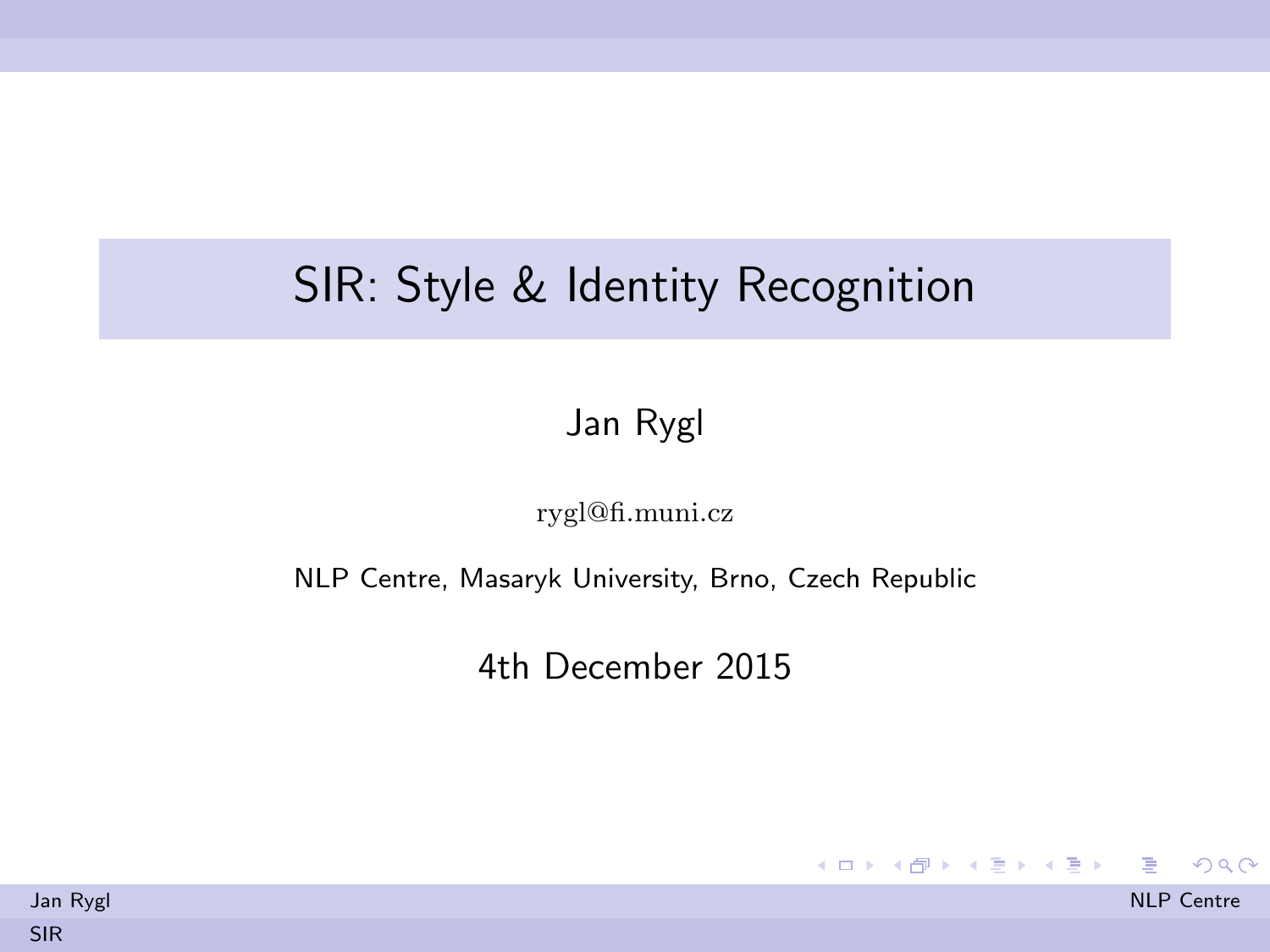- Solve authorship recognition and other stylometric problems
- Data analysis functions
- Use external data as they are
- Open-source (GitHub)
- Stand-alone python  $(pip)$  package

| Jan Rygl | <b>NLP</b> Centre |
|----------|-------------------|
| SIR      |                   |

K ロ > K @ > K 경 > K 경 > 시 경

 $\eta$ an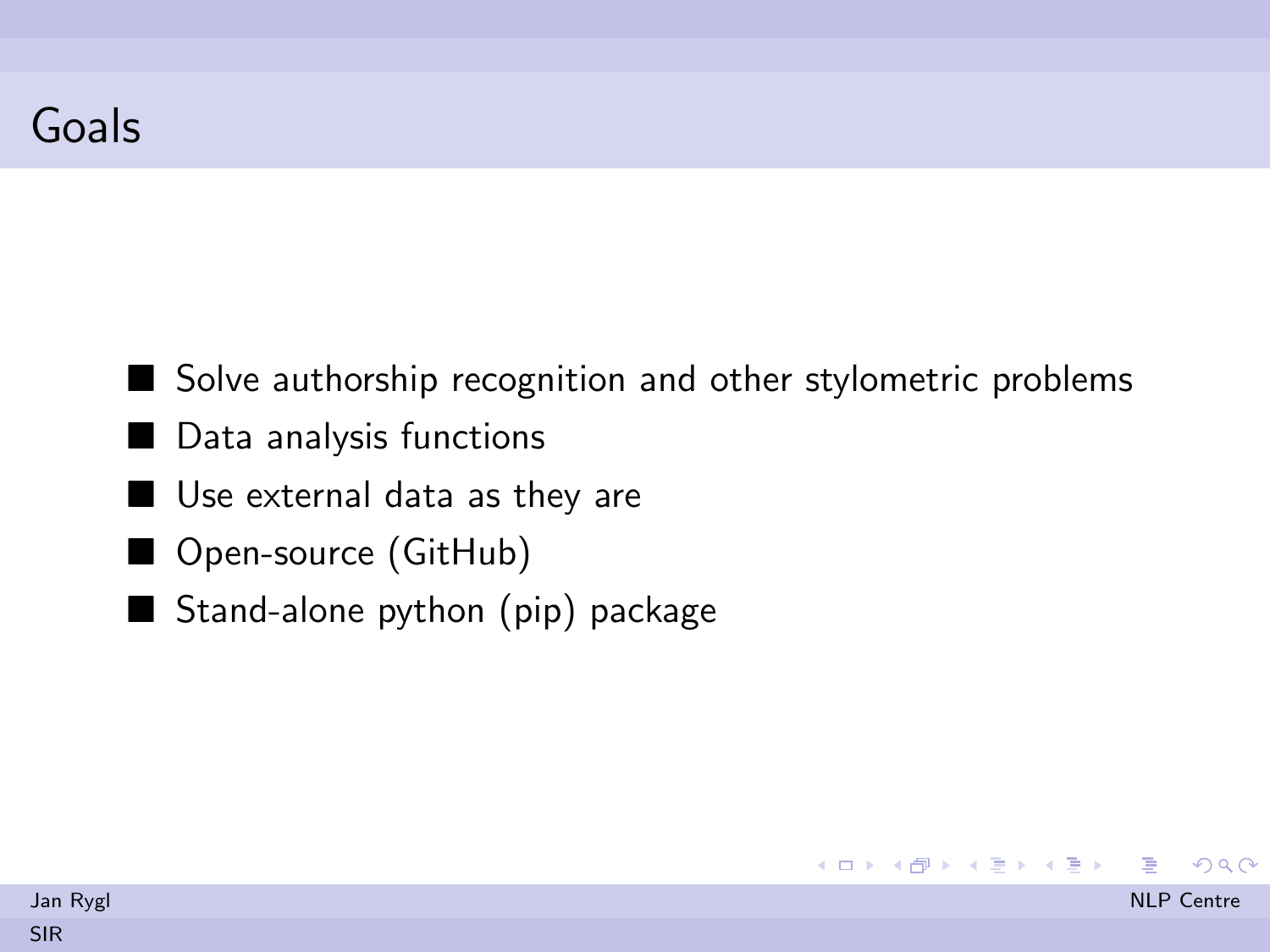# Solve authorship recognition and other stylometric problems

Status: 30 %

- **Problem is defined by a document label and a stylometric** feature selection
- $\blacksquare$  Implemented a python API and a console script interface

 $\left\{ \begin{array}{ccc} \Box & \rightarrow & \left\langle \begin{array}{ccc} \Box \end{array} \right\rangle & \left\langle \begin{array}{ccc} \Box \end{array} \right\rangle & \left\langle \begin{array}{ccc} \Xi & \rightarrow & \left\langle \begin{array}{ccc} \Xi & \rightarrow & \left\langle \begin{array}{ccc} \Xi \end{array} \right\rangle \end{array} \right\rangle \end{array} \right.$ 

- Implemented a label-driven attribution
- TODO: a label-driven verification
- TODO: a label-driven clustering
- TODO: a web interface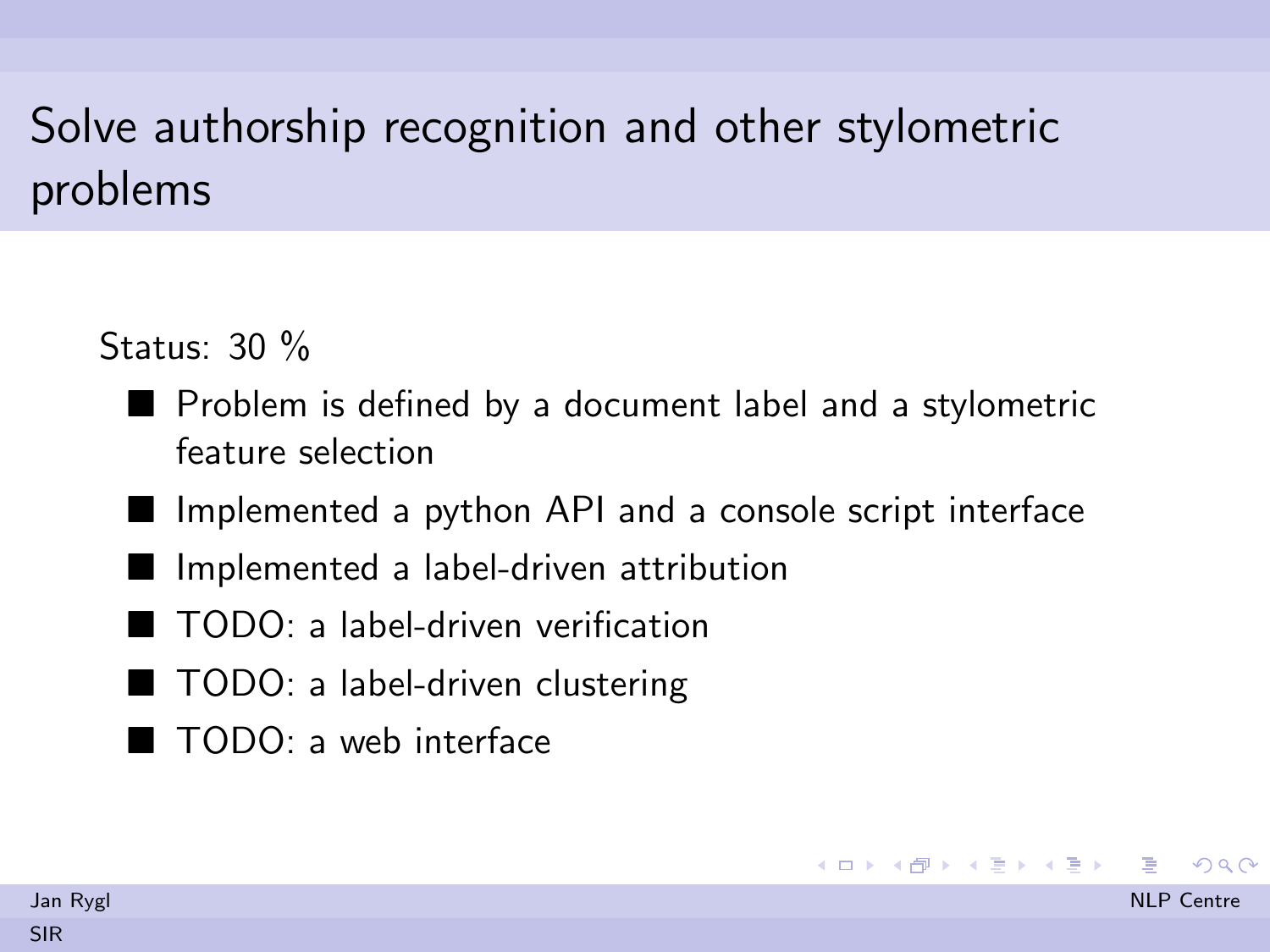Status: 20 %

- Implemented data filtering (remove rare or predominant labels)
- $\blacksquare$  Implemented data splitting (divide data into tune/train/test data sets)

イロト イ押 トイヨ トイヨ トー

- TODO: visualize data as a graph
- TODO: GUI with a parameter slider
- TODO: cluster data by common features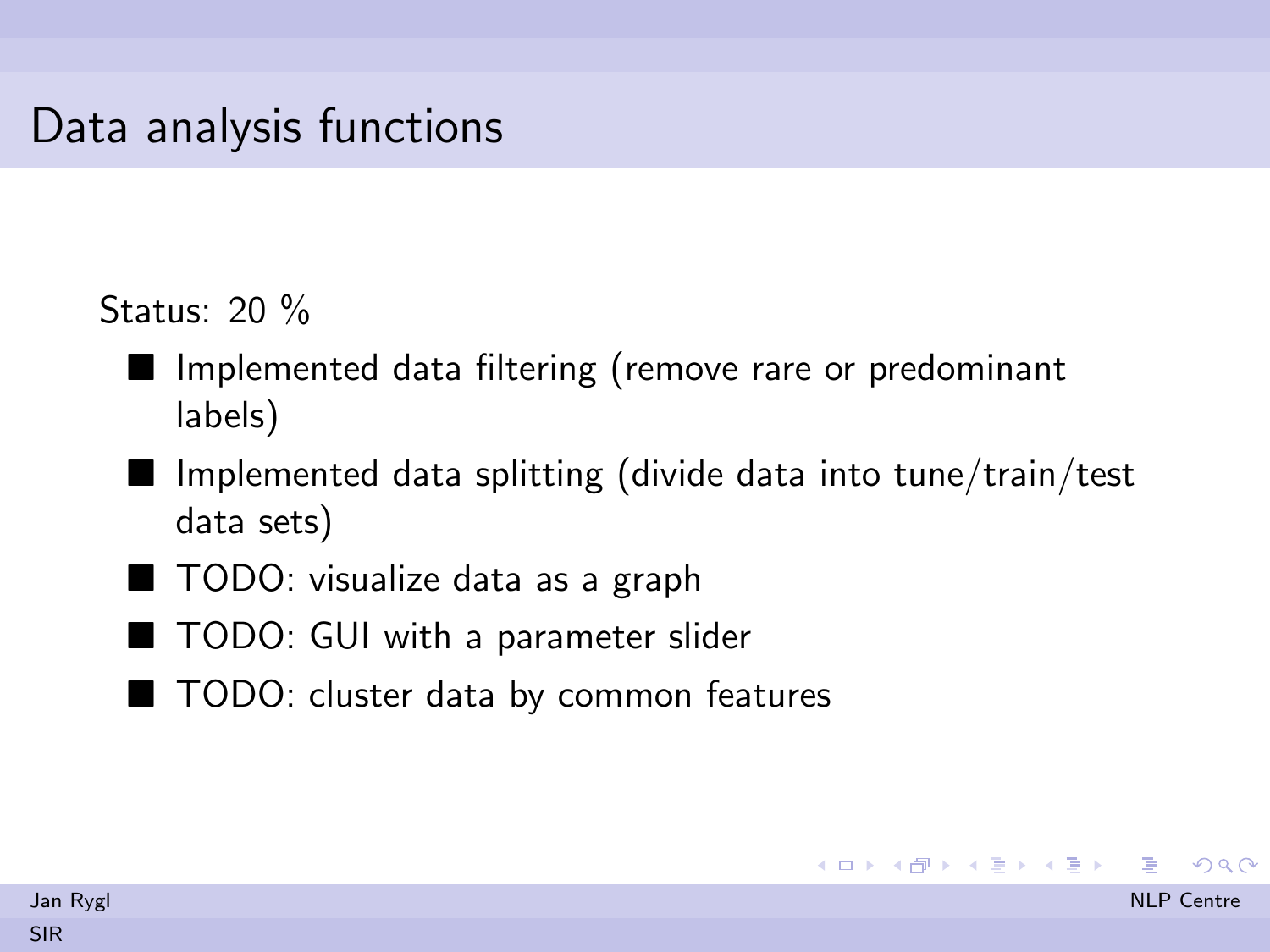#### Use external data

Status: 70 %

Data acquisition:

■ XML format: unpack data from <https://nlp.fi.muni.cz/projekty/acb/> and use them

■ TODO: other formats

Data storing:

- Switched to a sqlite3 database
- $\blacksquare$  Database is located in the data folder (copying raw data will also copy preprocessed documents)
- Documents are cleaned, preprocessed and stored as dictionaries into the database (sqlitedict python package)

 $\Omega$ 

イロメ イ何メ イヨメ イヨメート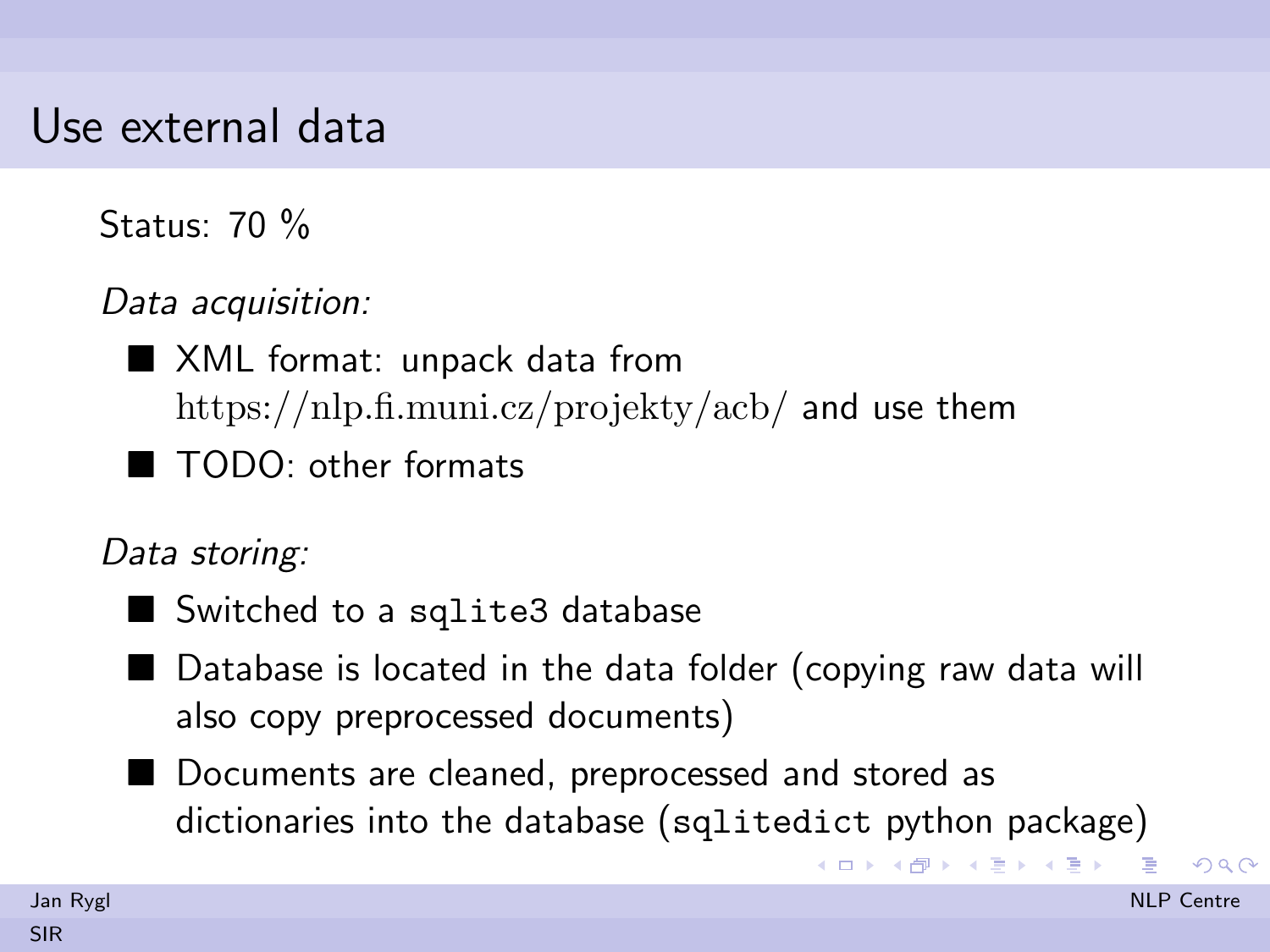#### Open-source

Status: 90 %

- **Published at GitHub:** <https://github.com/janrygl/sir>
- Creative Commons Attribution-NonCommercial-NoDerivatives 4.0 International License
- TODO: prepare a pip package and find a good unique name
- Focus on parallelism, efficiency and PEP8
- $\blacksquare$  I had to completely rewrite the SIR tool
- $\blacksquare$  New characteristics can be written by students as pull requests

イロメ イ何メ イヨメ イヨメート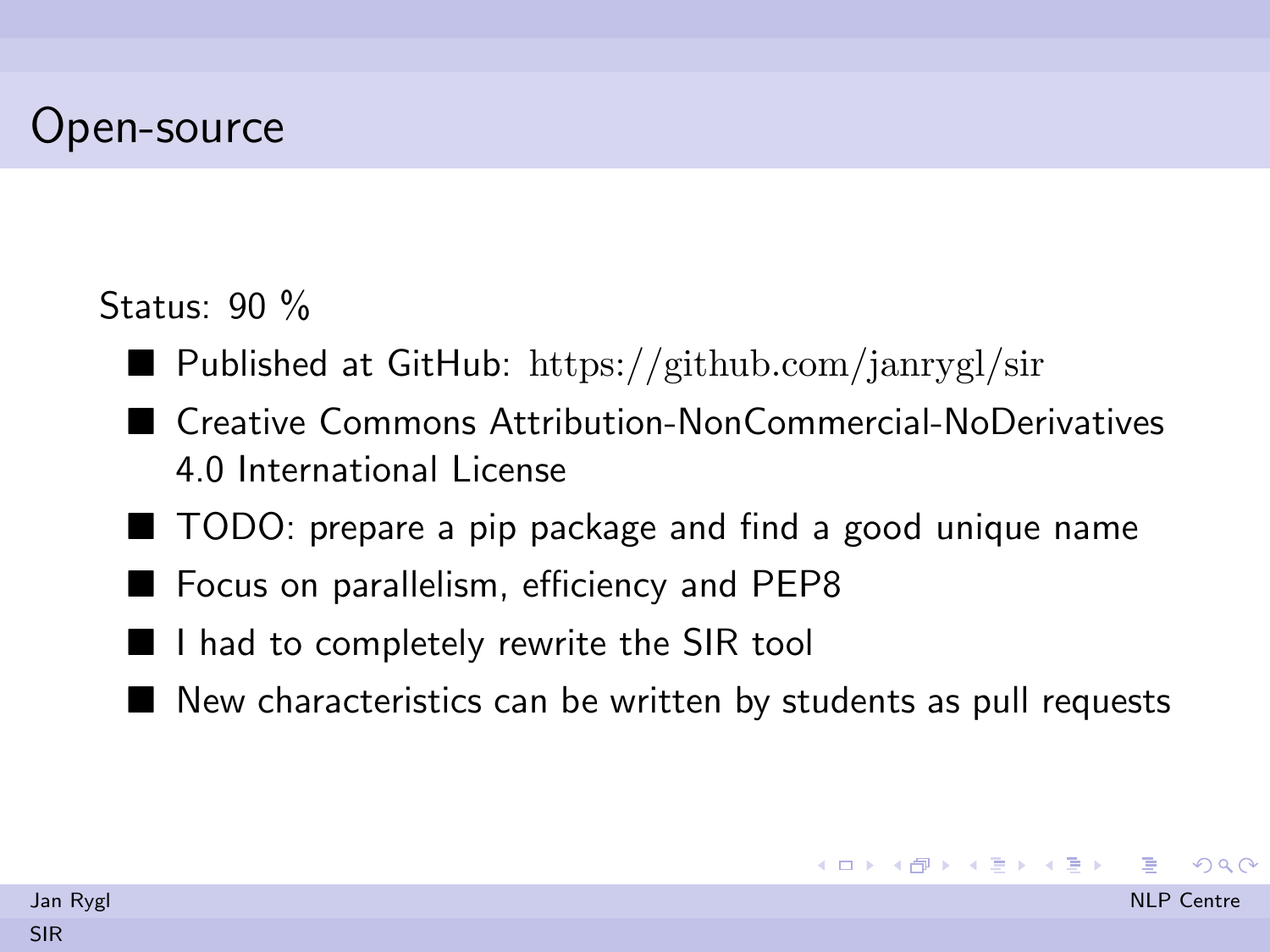## <span id="page-6-0"></span>GitHub

| <b>Description</b>                               |                                       | Website                                |                                  |                                                    |  |
|--------------------------------------------------|---------------------------------------|----------------------------------------|----------------------------------|----------------------------------------------------|--|
| Short description of this repository             |                                       | Website for this repository (optional) | Save or Cancel                   | <> Code                                            |  |
| C 14 commits                                     | $\n  2 branches\n$                    | $\circledcirc$ 0 releases              | <b>O</b> contributors            | <b>1</b> Issues<br>$\circ$                         |  |
|                                                  |                                       |                                        |                                  | $\circ$<br>[1] Pull requests                       |  |
| ທ<br>Branch: master $\frac{1}{\sqrt{2}}$ sir / + |                                       |                                        | 汪                                | <b>EE</b> Wiki                                     |  |
| Jan Rygl update README                           |                                       |                                        | Latest commit a553b19 7 days ago |                                                    |  |
| document_processing                              | raslan status                         |                                        | 7 days ago                       | - <sup>4</sup> Pulse                               |  |
| external_packages                                | clean                                 |                                        | 7 days ago                       | III Graphs                                         |  |
| <b>in</b> http server                            | raslan status                         |                                        | 7 days ago                       | <b>₿</b> Settings                                  |  |
| machine learning                                 | preparation for publishing            |                                        | 7 days ago                       |                                                    |  |
| stylometry_features                              | raslan status                         |                                        | 7 days ago                       | <b>SSH</b> clone URL                               |  |
| aitignore                                        | git ignore                            |                                        | a month ago                      | e.<br>git@github.com:ja                            |  |
| LICENSE.md                                       | preparation for publishing            |                                        | 7 days ago                       | You can clone with HTTPS,<br>SSH, or Subversion, ® |  |
| README.md                                        | update README                         |                                        | 7 days ago                       | <b>P</b> Download ZIP                              |  |
| D _init_.py                                      | preparing structure and functionality |                                        | a month ago                      |                                                    |  |
| $\mathbb{R}$ requirements.txt                    | raslan status                         |                                        | 7 days ago                       |                                                    |  |
| 图 README.md                                      |                                       |                                        |                                  |                                                    |  |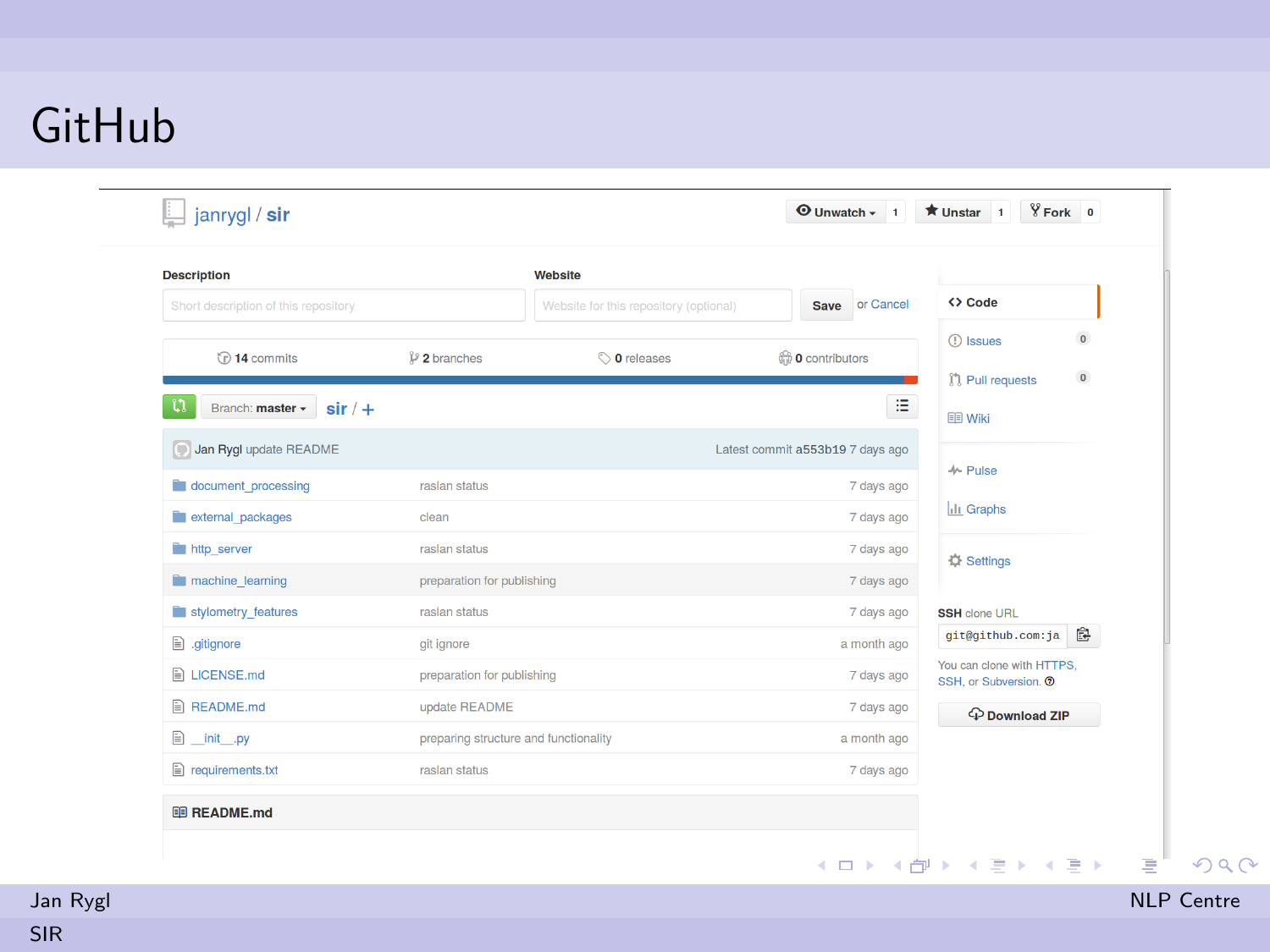# <span id="page-7-0"></span>Stand-alone python (pip) package

Status: 90 %

 $\blacksquare$  ideally, all dependencies should be available as pip packages: requirements.txt

Pattern==2.6; gensim==0.12.1; ipython==3.1.0;  $\text{numpy}$ ==1.9.2;

requests==2.7.0; scikit-learn==0.16.1; scipy==0.15.1; smart-open==1.2.1;

 $solidedict == 1.4.0;$   $xmltodict == 0.9.2;$   $langid == 1.1.5;$   $Flask == 0.10.1;$ 

Flask-Cors $=$  = 2.0.1; Flask-Mako==0.3; gunicorn==19.3.0; argparse==1.2.1;  $nltk = 3.0.2$ 

- $\blacksquare$  Exception 1:  $\sf Chared$  (no pip package, but one of authors 'Prof.' Suchomel gave me permission to bundle it in the software)
- Exception 2:  $RFTagger$  (due licence restrictions, use have to download it himself), if not present, morphology based features are omitted and tokenization is [d](#page-6-0)[on](#page-8-0)[e](#page-6-0) [by](#page-7-0) [pa](#page-0-0)[tt](#page-10-0)[er](#page-0-0)[n](#page-10-0)[.](#page-0-0)

 $\Omega$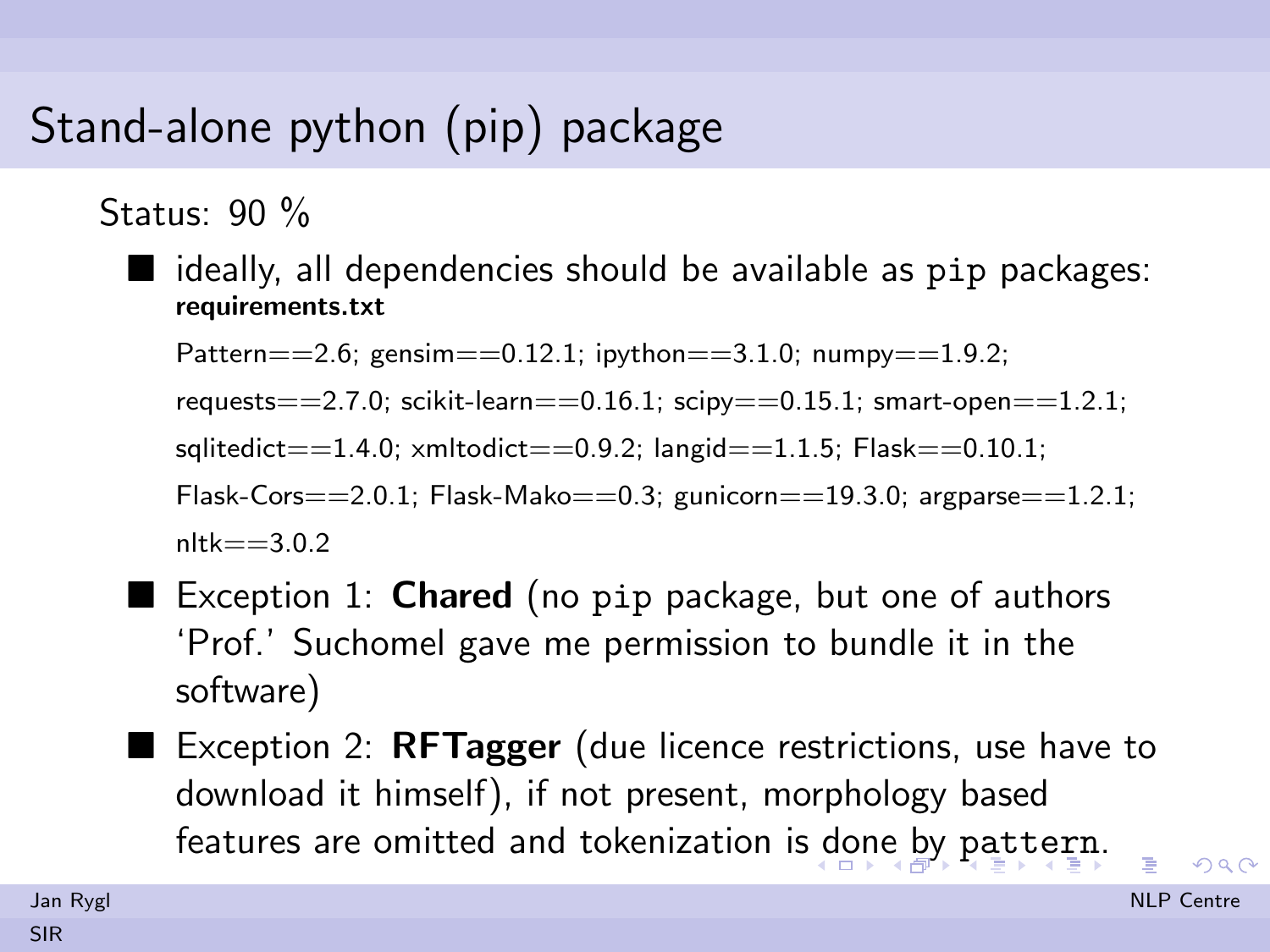- <span id="page-8-0"></span>■ Majka (incomplete data in a free version and a missing disambiguation)
- Desamb (cannot be freely shared)
- cz\_accent (cannot be freely shared)
- Set (no pip package, probably will be added later)

| Jan Rygl | <b>NLP</b> Centre |
|----------|-------------------|
| SIR      |                   |

K ロ ▶ K @ ▶ K 할 ▶ K 할 ▶ → 할 → 9 Q @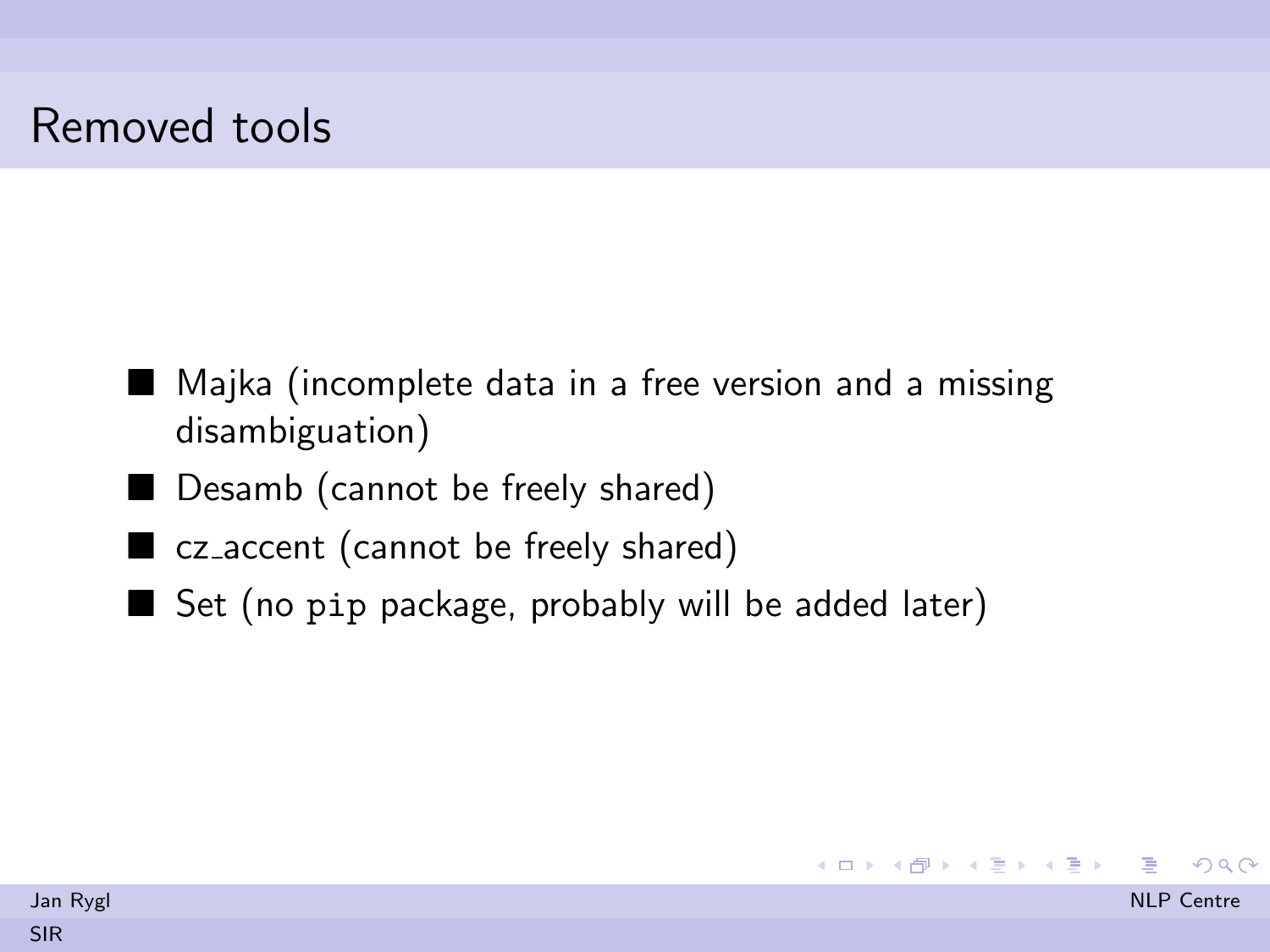#### Inspiration – pip package Pattern

Pattern has tools for data mining (Google, Twitter and Wikipedia API, a web crawler, a HTML DOM parser), natural language processing (part-of-speech taggers, n-gram search, sentiment analysis, WordNet), machine learning, network analysis and canvas visualization.

Free, well-document and bundled with  $50+$  examples and  $350+$  unit tests.



|            | Jan Rygl | <b>NLP</b> Centre |
|------------|----------|-------------------|
| <b>SIR</b> |          |                   |

メロメ メ都 メメ きょうくぼ メー

重

 $209$